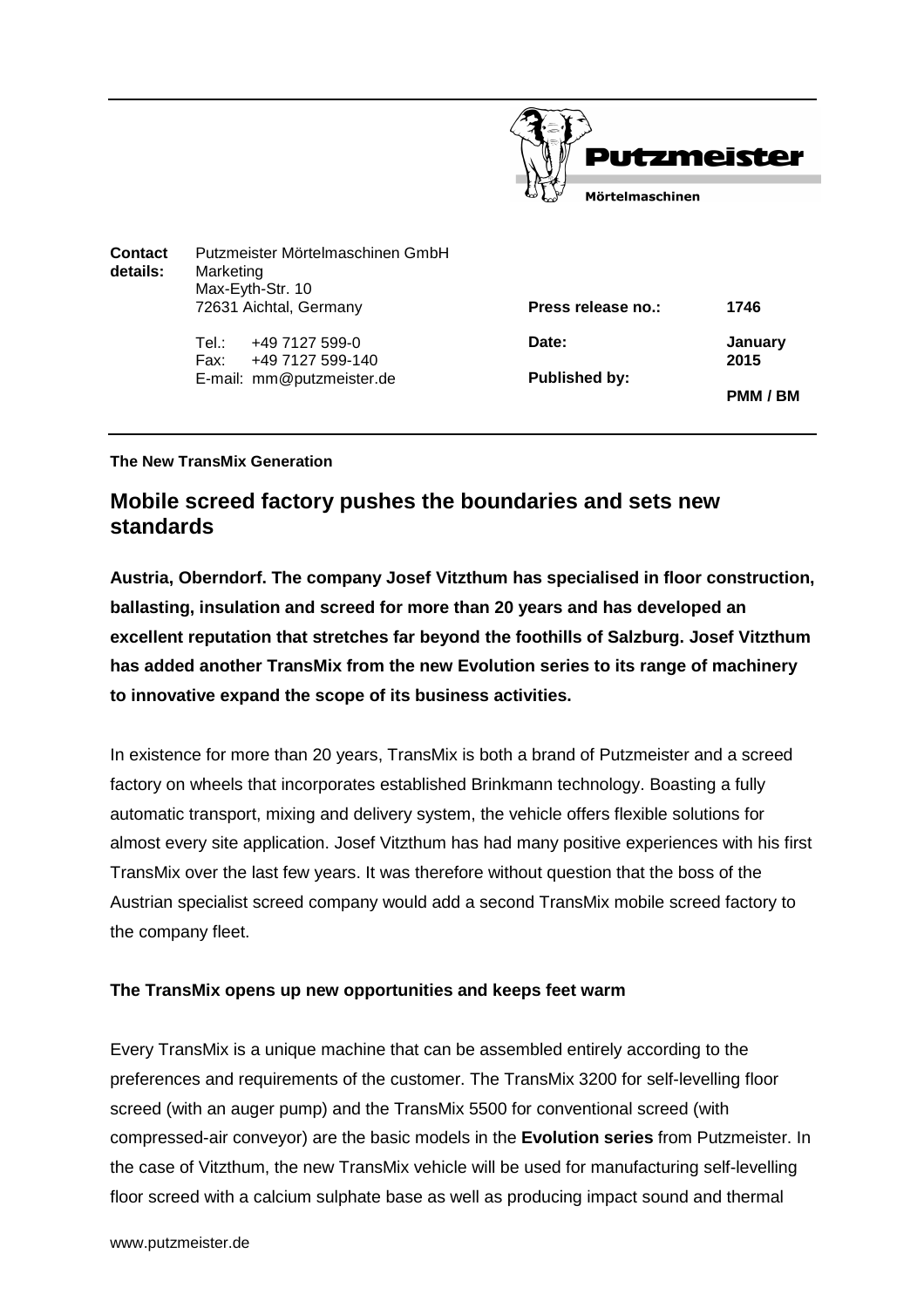insulation. With regards to insulation, the Austrians are cooperation partners of the company Riba from Karlsruhe and prefer to use RiBa-plan® levelling compound, a highly elastic, lightweight multifunctional material that combines the properties of thermal and sound insulation with a high load-bearing capacity. On the construction site, it is as easy to place as self-levelling floor screed and there is no need for personnel to spend time laboriously cutting polystyrene sheets to size on site. There are no joins and all supply and disposal pipes are completely encased. There are many advantages of RiBa-plan®, but because anhydrite and cement are not compatible and Josef Vitzthum wanted to transport both versions to the same construction site on a single vehicle, the best solution turned out to be the TransMix Evolution.

### **Configuration to suit your requirements – the major advantage of the TransMix**

Whether a semi-trailer or a compact 4-axis chassis, the central component on the TransMix is the section containing the aggregate and binder chambers together with the accompanying conveying and mixing equipment. In line with his individual requirements, Putzmeister partner Vitzthum requested that the binder chamber be divided into two chambers that can be activated independently of one another. The different recipes are stored in the control so that only the required material has to be retrieved in the display. Depending on requirements, the operator can manufacture screed with a cement or calcium sulphate base on a single machine.

## **Construction expert Josef Vitzthum waxes lyrical**

Josef Vitzthum has been using his customised TransMix 3200 semitrailer since July 2014, which has aroused intrigue among many of his colleagues in the construction industry. In the meantime, an increasing number of colleagues have paid him a visit in Oberndorf to discover the advantages of the TransMix in practice and consider whether they should make an investment in their own machine. The efficiency of the TransMix Evolution drew the attention of many prospective customers in June 2014 at the "EstrichParkettFliese" specialist exhibition in Feuchtwangen. Over an exhibition space of more than 800  $m^2$ , the Putzmeister group presented the TransMix 3200 Evolution, new advanced safety equipment and a control that significantly improves operating comfort. The "fully automatic" screed factory on wheels reduces set-up times and personnel requirements considerably, while a precision metering system guarantees maximum quality and material delivery costs are reduced due to the greater purchase quantities. As a result, residual material quantities and packaging waste are virtually non-existent and do not therefore require disposal.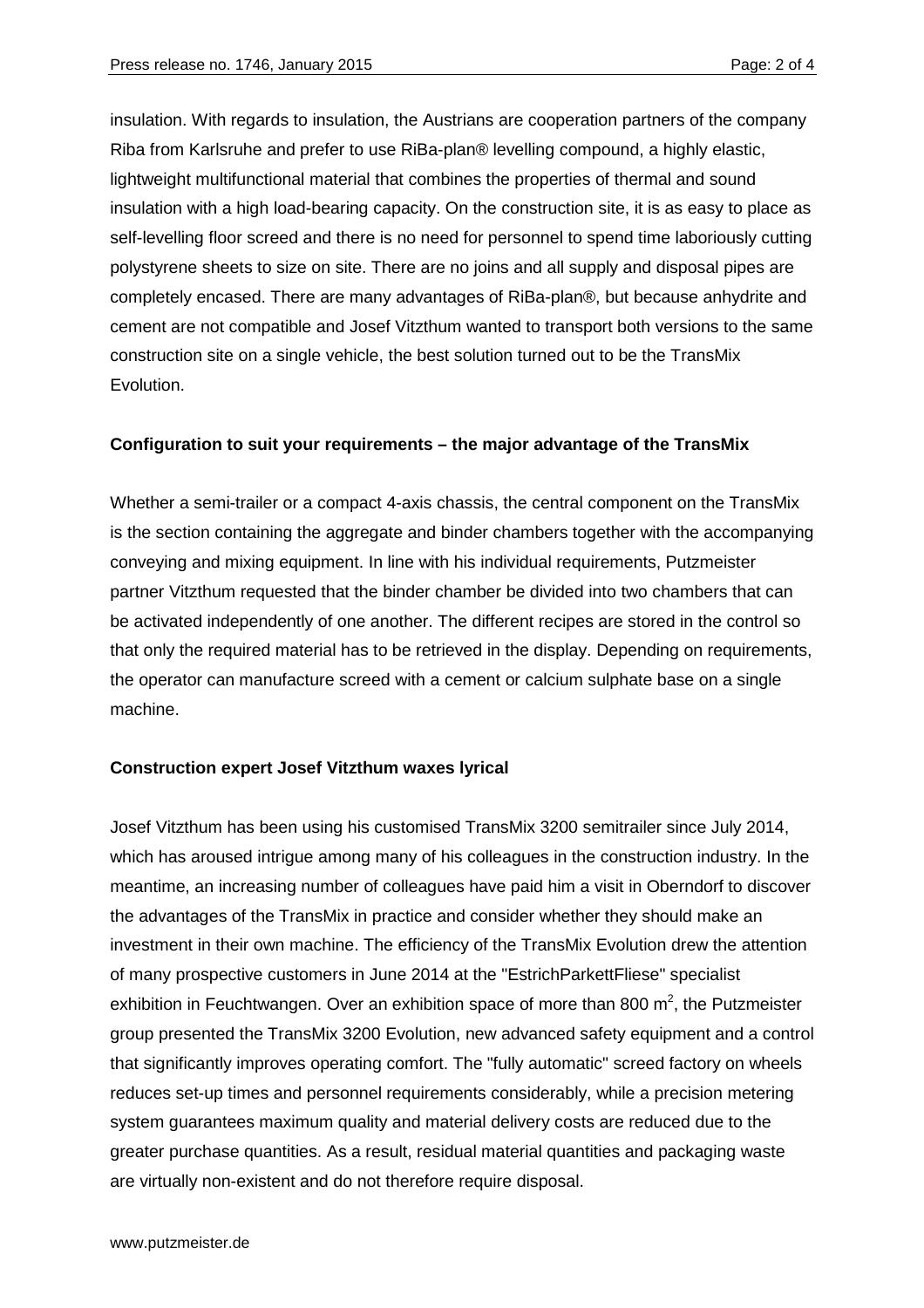## **About the Putzmeister Group**

The Putzmeister Group develops and produces machinery of high technological quality in the fields of concrete conveying, truck-mounted concrete pumps, stationary concrete pumps, placing booms and accessories, plant technology, conveying viscous industrial materials through pipes, concrete placement and transporting excavated material from tunnels and below ground, mortar machines, plastering machines, screed conveying, injection and specialist applications. Market segments include the construction industry, mining and tunnelling, large industrial projects, power plants and sewage treatment plants, as well as waste incineration plants, all over the world.

The company is based in Aichtal, Germany. With approximately 3,000 employees, the company achieved a turnover of roughly 627 million Euros in the 2013 financial year.



Two generations of TransMix in action together. Regardless of the size of the construction site, the mobile screed factories offer the right solution for every application.